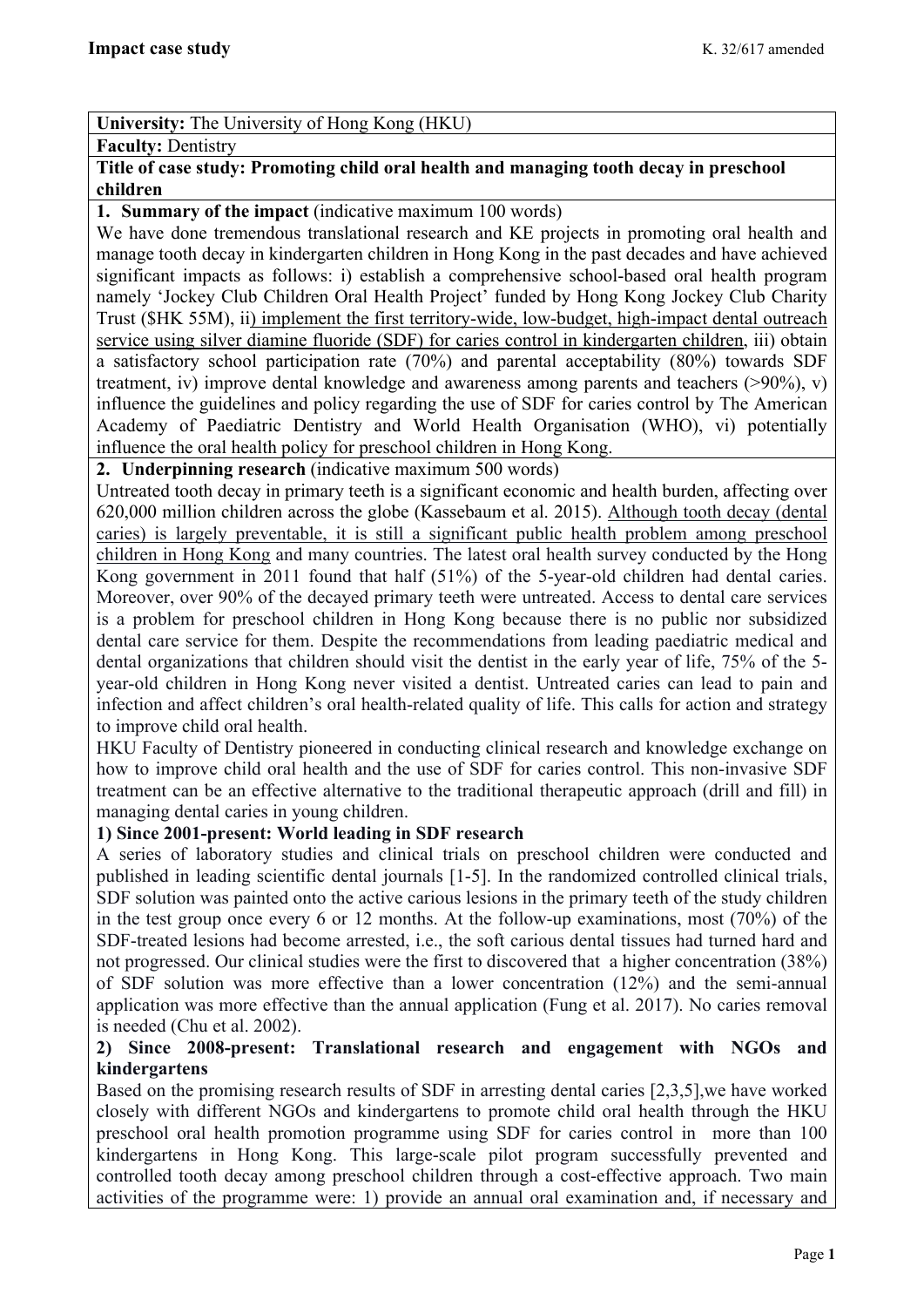with parental consent, topical application of SDF to the children in kindergarten; 2) oral health education for children, parents, and kindergarten teachers.

# **3) 2019- present: Establishment of territory-wide preschool oral health program**

Due to the success of the pilot project, we have successfully received funding from the Hong Kong Jockey Club Charities Trust \$55.75 million to set up an upscale outreach dental program named "Jockey Club Children Oral Health Project (JCCOHP)" https://www.jccohp.hku.hk which is a cost-effective, high-impact project to reach all preschool children (\$HK 180 per child for dental screening and caries control) to improve access to dental care for all kindergarten children in 2019-2022.

**4) 2017-present: Influence on oral health policy and collaboration with international experts** We developed our work further in consultation with international experts in World Health Organisation (Prof. Lo), International College of Dentists and International Association for Dental Research (Dr. Duangthip) and FDI World Dental Federation (Prof. Chu). For the local impact, due to the feasible and cost-effective program, it potentially influences the oral health policy for preschool children in Hong Kong in the future.

- **3. References to the research** (indicative maximum of six references)
- 1. **Duangthip D**, Chen KJY, **Gao SS, Lo ECM, Chu CH**. Early childhood caries among 3 to 5-year-old children in Hong Kong. Int Dent J.2019;69:230-236.
- 2. **Duangthip D,** Wong MCM, **Chu CH, Lo ECM.** Caries arrest by topical fluorides in preschool children: 30-month results. J Dent. 2018;70:74-79.
- 3. **Duangthip D,** Fung MHT, Wong MCM**, Chu CH, Lo ECM.** Adverse effects of silver diamine fluoride treatment among preschool children. J Dent Res. 2018;97(4):395-401.
- 4. **Duangthip D, Gao SS**, Chen KJY **Lo ECM, Chu CH**. Oral health-related quality of life of preschool children receiving silver diamine fluoride therapy: a prospective 6- month study. J Dent. 2019;81:27-32.
- 5. Fung MHT, **Duangthip D**, Wong MCM, **Lo ECM, Chu CH**: Randomized clinical trial of 12% and 38% silver diamine fluoride treatment. J Dent Res. 2017;97(2):171-178.
- 6. **Gao SS**, Zhao IS, Hiraishi N, **Duangthip D**, Mei ML, **Lo ECM, Chu CH**: Clinical trials of silver diamine fluoride in arresting caries among children: a systematic review. JDR Clinical & Translational Research. 2016;1(3):201-210.

# **Key related research grants**

- 1. Principal investigator: **Prof. CH Chu.** Co-investigator: **Prof. ECM Lo** and Prof. CKY Yiu. Title: Outreach Dental Service for Kindergarten Children. Grant amount \$55.75 M from The Hong Kong Jockey Club Charities Trust. (2019-2022)
- 2. Principal investigators: **Dr. D. Duangthip**. Co-investigator: **Prof. ECM Lo** and Prof. CH Chu: Effectiveness of silver diamine fluoride in preventing occlusal caries in primary teeth of preschool children: a 30-month randomized clinical trial. Grant amount \$ 1,400,464 from Health and Medical Research Fund, The Research Council, Hong Kong (2020-2024)
- 3. Principal investigator: **Dr. D. Duangthip**, Co-investigators: **Prof ECM Lo** and **Prof. Chu CH**. Title: We-Smile@Kindergarten: promoting oral health in preschool children with effective evidence-based approaches. Grant amount: HK\$ 814,472 from Health and Medical Research Fund (2019-2021)
- 4. Principal investigator: **Prof. CH Chu**. Co-investigator: Dr. Mei Lei. Title: A mechanistic study of silver diamine fluoride on dentine caries. Grant amount \$741040 from National Natural Science Foundation of China (2019) 81870812
- 5. Principal investigator: **Prof ECM Lo**, Co-investigators: **Dr CH Chu**, Prof MCM Wong. Title: Randomized clinical trial to compare the use of a non-restorative approach and a minimally invasive restorative approach in treating cavitated tooth decay in young children. Grant amount \$734,295 from RGC General Research Fund (2017) 17120217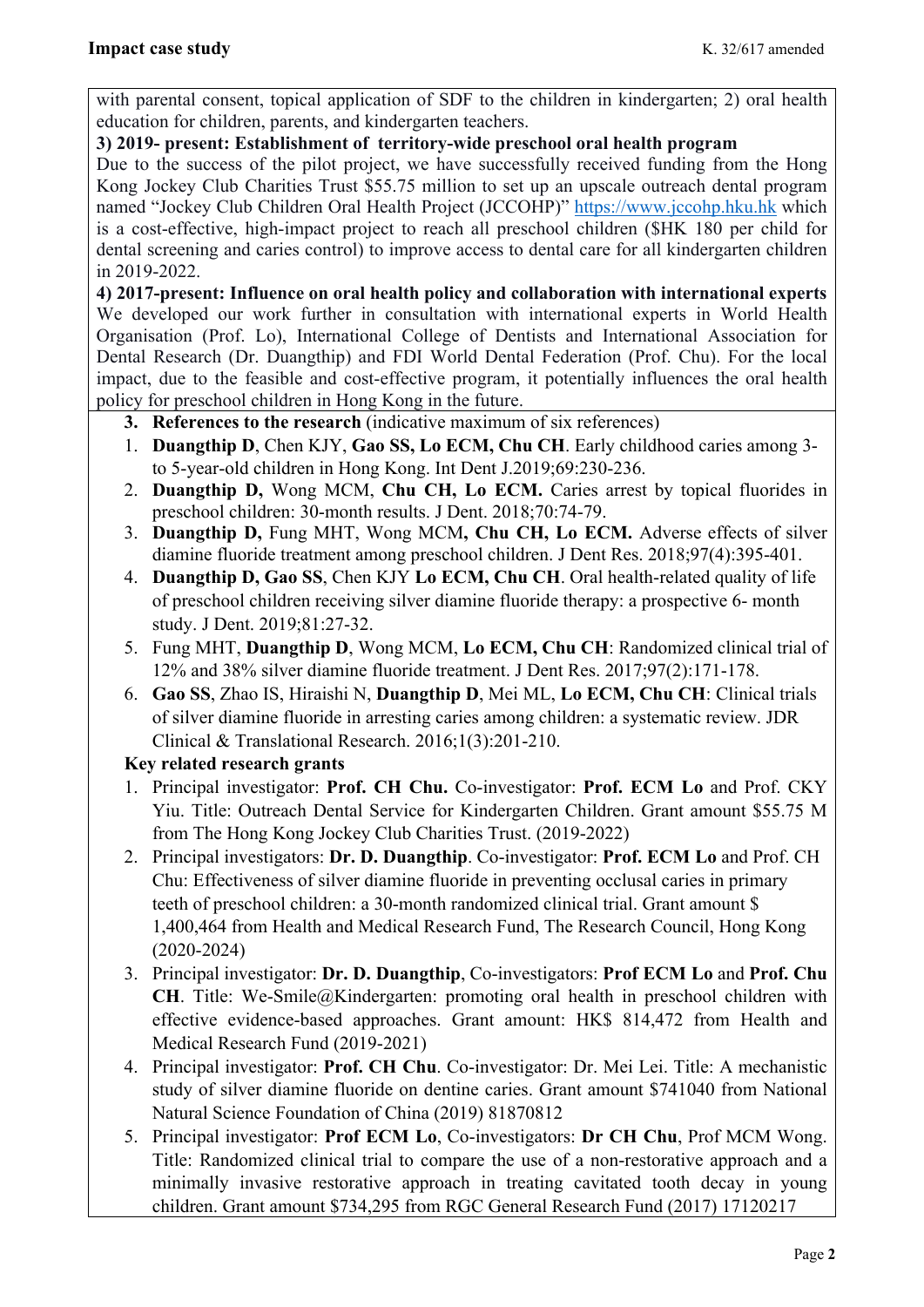- 6. Principal investigator: **Dr CH Chu**, Co-investigators: **Prof ECM Lo**, Prof MCM Wong. Title: The effectiveness of the biannual application of silver nitrate solution followed by sodium fluoride varnish in arresting early childhood caries in preschool children: a 30 month, randomised, double-blind, non-inferiority trial. Grant amount \$1,034,997 from RGC General Research Fund (2015)17107315
- **4. Details of the impact** (indicative maximum 750 words)

## **Low-budget and high-impact project to reach out all kindergarten children**

During the pilot program in 2010-2018, more than 100 kindergartens participated in the pilot program. Approximately 229,000 preschool children (>85% participation rate) participated in the program. On average, approximately 19,000 preschool children participated in the oral examination, and 6,000 children with tooth decay received SDF treatment annually (>80% SDF acceptance rate) in 2010-2018.

Due to the success of the pilot program, the JCCOHP project which is a low-cost, high-impact oral health program has been established in 2019-2020. The cost for dental screening plus SDF treatment is approximately \$180 per child. Approximately, 76% of the invited schools (756/989) signed up the project in the year 2020-2021. More than 90% of the parents gave informed consent and allowed their children to participate in the dental examination and 79% of them accepted silver diamine fluoride (SDF) for caries control, if needed. This academic year (2021-2022), the on-going territory-wide project has collaborated with more than  $700$  kindergartens ( $>70\%$ ) participation rate) despite the pandemic.

**Major improvements in child oral health in preventing and arresting dental caries** 

Results of the clinical examinations show that there was a significant reduction in the prevalence of dental caries among the participating children, from 43% in 2010 to 34% in 2019. The success rate of SDF treatment in arresting dental caries was high (70%) (Fung et al. 2017). The use of SDF can maintain the oral health-related quality of life of the children (Duangthip et al. 2019). No significant adverse effects were reported (Duangthip et al. 2018). No cross-infection was observed despite the COVID-19 pandemic.

## **Raising dental knowledge and awareness and high satisfaction of children, parents and teachers**

Besides the clinical outcomes of SDF treatment, the self-reported questionnaires regarding parents' and teachers' dental knowledge and awareness, and their satisfaction with the oral health programme were systematically collected. Overall, over 80% of parents and teachers returned a completed questionnaire. Nearly all (>95%) of the parents and teachers were very satisfied or satisfied with the programme. Over 90% of them reported that the programme helped raise their dental health knowledge and awareness, as well as improving their child's oral health. Approximately, 80% and 83% of the children reported that they felt happy before and after treatment, respectively. Most of the children (96%) had positive or very positive behaviours during the outreach.

**Recognition on knowledge exchange and research on SDF treatment for caries management**  Our research on caries management by using SDF ranks the top in the world in terms of the number of publications and citations following the web-based analytics solutions (http://www.scival.com). The success of our oral health program is recognised internationally. Our team was invited to give over 20 presentations about SDF and caries management in children both locally and internationally, such as in the USA, India, Chinese Mainland, Vietnam, Thailand, Indonesia, Philippines and Malaysia. Several prestigious research awards were obtained: 1) Winner of Cariology Research Award at the 34th IADR-SEA, Thailand, 2020, 2) Best Research (Cariology) Award at the 31<sup>st</sup> IADR SEA Division meeting, Taiwan in 2017; 3) IADR Cariology Research Group Science Award at the 94th IADR General Session held in Seoul, Korea in 2016; 4) IADR Colgate Research in Prevention Award at the 92<sup>nd</sup> IADR General Session held in South Africa in 2014. We have also successfully transferred the knowledge regarding the use of SDF for caries control in the communities in Southeast Asia funded by the International College of Dentists (ICD) section XV.